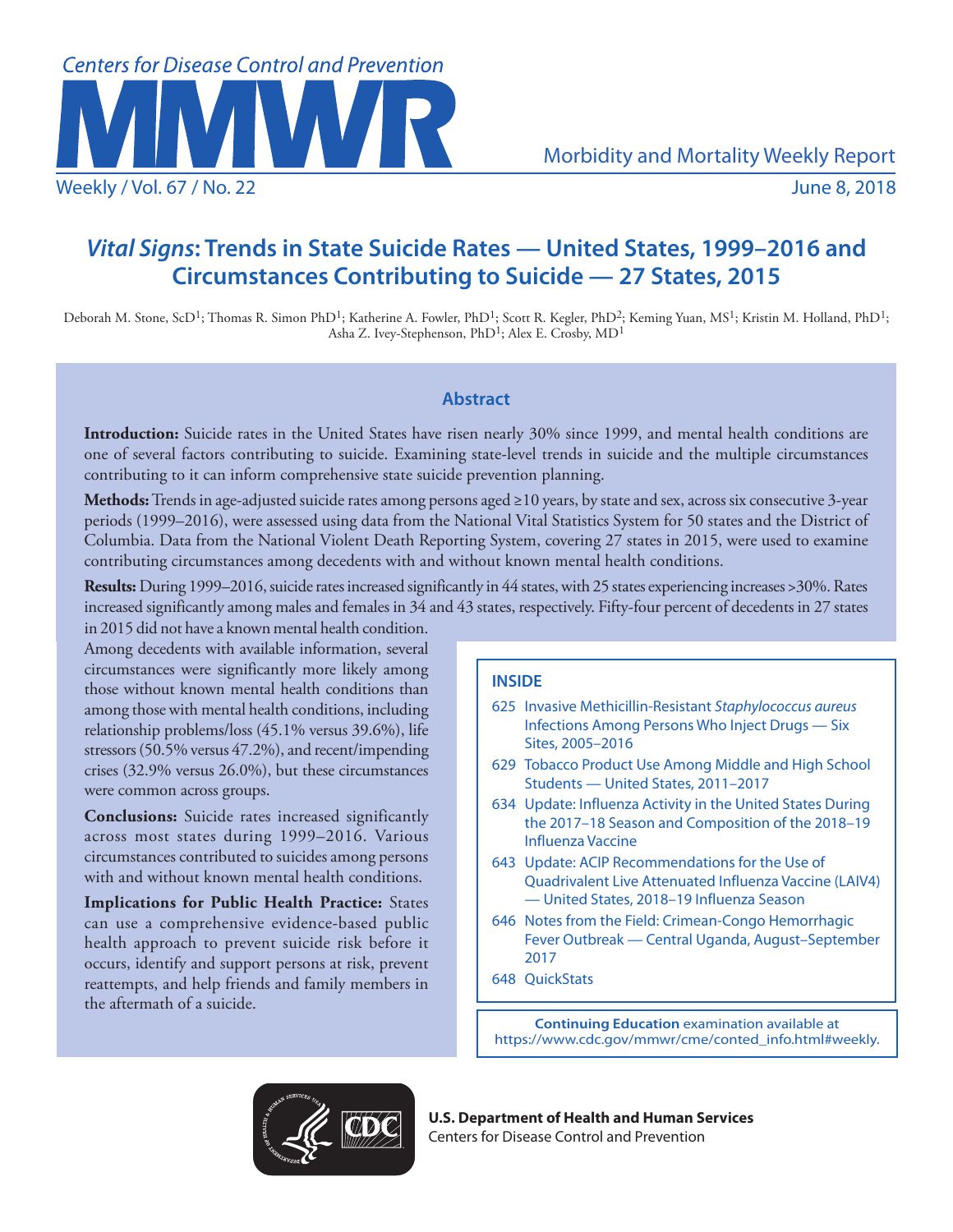## **Introduction**

In 2016, nearly 45,000 suicides (15.6/100,000 population [age-adjusted]) occurred in the United States among persons aged ≥10 years (*1*). From 1999 to 2015, suicide rates increased among both sexes, all racial/ethnic groups, and all urbanization levels (*2*,*3*). Suicide rates have also increased among persons in all age groups <75 years, with adults aged 45–64 having the largest absolute rate increase (from 13.2 per 100,000 persons [1999] to 19.2 per 100,000 [2016]) and the greatest number of suicides (232,108) during the same period (*1*,*3*). Suicide is the tenth leading cause of death and is one of just three leading causes that are increasing (*1*,*4*). In addition, rates of emergency department visits for nonfatal self-harm, a main risk factor for suicide, increased 42% from 2001 to 2016 (*1*). Together, suicides and self-harm injuries cost the nation approximately \$70 billion per year in direct medical and work loss costs (*1*).

The National Strategy for Suicide Prevention (*5*) calls for a public health approach to suicide prevention with efforts spanning multiple levels (individual, family/relationship, community, and societal). Such a comprehensive approach underscores that suicide is rarely caused by any single factor, but rather, is determined by multiple factors. Despite this call to action, suicide prevention largely focuses on identifying and referring suicidal persons to mental health treatment and preventing reattempts (*6*). In addition to mental health conditions and prior suicide attempts, other contributing circumstances include social and economic problems, access to lethal means (e.g., substances, firearms) among persons at risk, and poor coping and problemsolving skills (*5*). Expanded awareness of these additional circumstances contributing to suicide risk and action to address them can help reach the national goal, established by the National Action Alliance of Suicide Prevention and the American Foundation for Suicide Prevention, of reducing the annual suicide rate 20% by 2025 (*7*). To assist states in achieving this goal, CDC analyzed state-specific trends in suicide rates and assessed the multiple contributing factors to suicide; this report presents options for strategies to include in comprehensive suicide prevention efforts that are based on the best available evidence.

## **Methods**

Suicide rates were analyzed for persons aged ≥10 years because determining suicidal intent in younger children can be difficult (*8*). Age-specific suicide counts were tabulated based on National Vital Statistics System coded death certificate records (*International Classification of Diseases, Tenth Revision,* underlying-cause-of death codes X60–X84, Y87.0, U03). Agespecific population estimates were obtained from U.S. Census Bureau/National Center for Health Statistics bridged-race population data releases.

National and state-level suicide rate estimates were calculated for six consecutive 3-year aggregate periods spanning 1999– 2016 (1999–2001; 2002–2004; 2005–2007; 2008–2010; 2011–2013; and 2014–2016). Rate estimates were ageadjusted to the U.S. 2000 standard population and expressed

The *MMWR* series of publications is published by the Center for Surveillance, Epidemiology, and Laboratory Services, Centers for Disease Control and Prevention (CDC), U.S. Department of Health and Human Services, Atlanta, GA 30329-4027.

**Suggested citation:** [Author names; first three, then et al., if more than six.] [Report title]. MMWR Morb Mortal Wkly Rep 2018;67:[inclusive page numbers].

**Centers for Disease Control and Prevention** Robert R. Redfield, MD, *Director* Anne Schuchat, MD, *Principal Deputy Director* Leslie Dauphin, PhD, *Acting Associate Director for Science* Joanne Cono, MD, ScM, *Director, Office of Science Quality*  Chesley L. Richards, MD, MPH, *Deputy Director for Public Health Scientific Services* Michael F. Iademarco, MD, MPH, *Director, Center for Surveillance, Epidemiology, and Laboratory Services*

#### *MMWR* **Editorial and Production Staff (Weekly)**

Charlotte K. Kent, PhD, MPH, *Acting Editor in Chief, Executive Editor* Jacqueline Gindler, MD, *Editor* Mary Dott, MD, MPH, *Online Editor* Teresa F. Rutledge, *Managing Editor* Douglas W. Weatherwax, *Lead Technical Writer-Editor* Glenn Damon, Soumya Dunworth, PhD, Teresa M. Hood, MS, *Technical Writer-Editors*

Martha F. Boyd, *Lead Visual Information Specialist* Maureen A. Leahy, Julia C. Martinroe, Stephen R. Spriggs, Tong Yang, *Visual Information Specialists* Quang M. Doan, MBA, Phyllis H. King, Terraye M. Starr, Moua Yang, *Information Technology Specialists*

#### *MMWR* **Editorial Board**

Timothy F. Jones, MD, *Chairman* Matthew L. Boulton, MD, MPH Virginia A. Caine, MD Katherine Lyon Daniel, PhD Jonathan E. Fielding, MD, MPH, MBA David W. Fleming, MD

William E. Halperin, MD, DrPH, MPH King K. Holmes, MD, PhD Robin Ikeda, MD, MPH Rima F. Khabbaz, MD Phyllis Meadows, PhD, MSN, RN Jewel Mullen, MD, MPH, MPA

Jeff Niederdeppe, PhD Patricia Quinlisk, MD, MPH Patrick L. Remington, MD, MPH Carlos Roig, MS, MA William L. Roper, MD, MPH William Schaffner, MD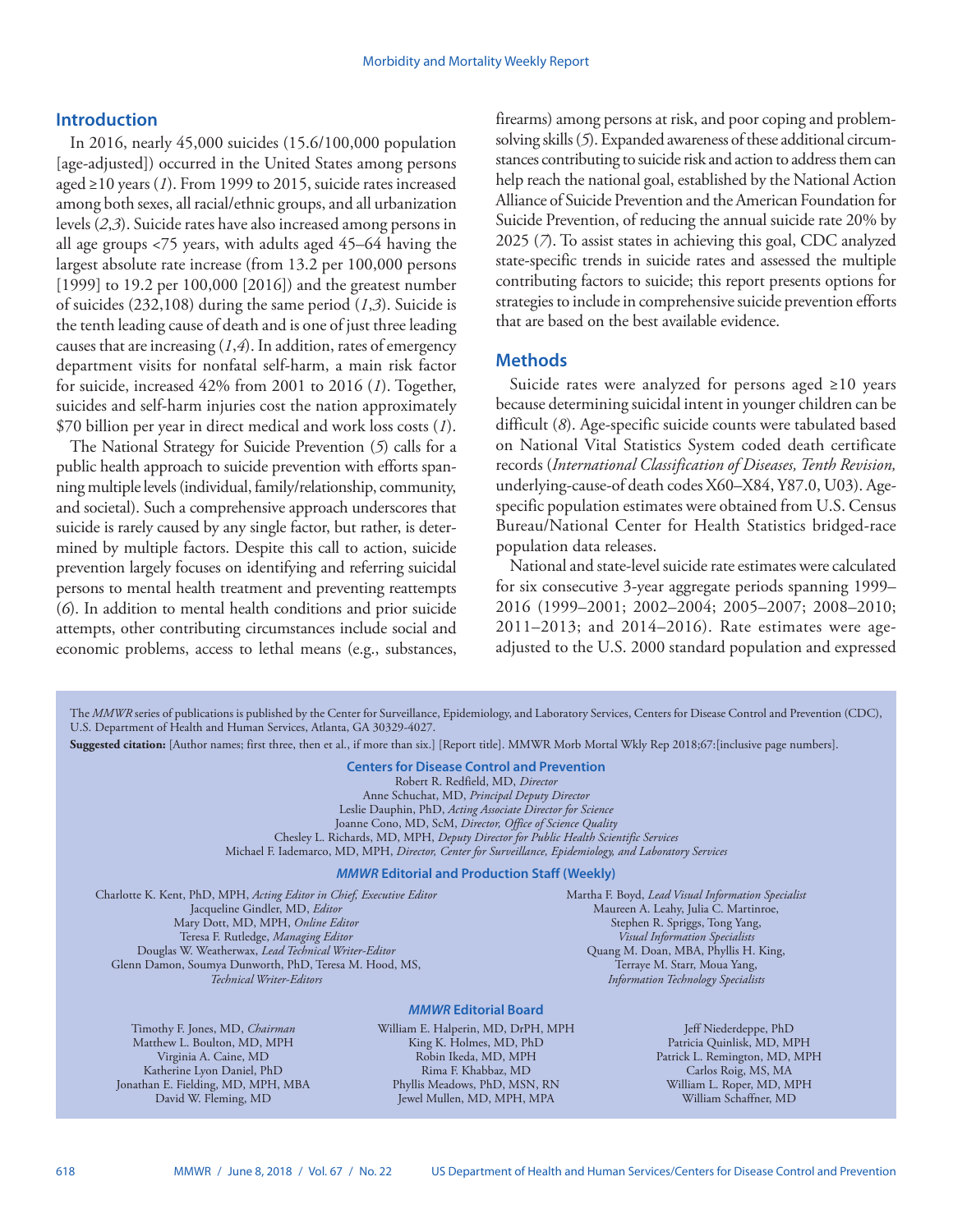per 100,000 persons per year. Age-adjusted suicide rate trends were modeled using the same 3-year data aggregates, employing weighted least-squares regression with inverse-variance weighting. Modeled rate trends are reported in terms of average annual percentage changes.

Characteristics of persons aged ≥10 years who died by suicide, with and without known mental health conditions, and the circumstances surrounding the suicides were compared in the 27 states\* with complete data participating in CDC's National Violent Death Reporting System (NVDRS) in 2015. NVDRS defines mental health conditions as disorders and syndromes listed in the *Diagnostic and Statistical Manual of Mental Disorders, Fifth Edition* (*9*), with the exception of problematic alcohol use and other substance use that are captured separately in NVDRS. NVDRS aggregates data from three primary data sources: death certificates, coroner/medical examiner reports (including toxicology), and law enforcement reports. A range of circumstances (relationship problems, life stressors, and recent or impending crises) have been identified as potential risk factors for suicide in NVDRS. Circumstances captured are those identified as contributing to suicide in coroner/medical examiner or law enforcement reports, which reflect information provided by family and friends at the time of death. Decedents could have experienced multiple circumstances. Decedents with and without known mental health conditions were compared using chi-square tests. Logistic regression analyses were used to estimate adjusted odds ratios (aORs) with 95% confidence intervals (CIs), controlling for sex, age group, and race/ethnicity.

# **Results**

The most recent overall suicide rates (representing 2014– 2016) varied fourfold, from 6.9 (District of Columbia) to 29.2 (Montana) per 100,000 persons per year (Supplementary Table; <https://stacks.cdc.gov/view/cdc/53785>). Across the study period, rates increased in all states except Nevada (where the rate was consistently high throughout the study period), with absolute increases ranging from 0.8 per 100,000 (Delaware) to 8.1 (Wyoming). Percentage increases in rates ranged from 5.9% (Delaware) to 57.6% (North Dakota), with increases >30% observed in 25 states (Supplementary Table; [https://stacks.cdc.gov/view/cdc/53785\)](https://stacks.cdc.gov/view/cdc/53785) (Figure).

Modeled suicide rate trends indicated significant increases in 44 states, among males (34 states) and females (43 states), as well as for the United States overall (Supplementary Table; [https://stacks.cdc.gov/view/cdc/53785\)](https://stacks.cdc.gov/view/cdc/53785). Nationally, the modelestimated average annual percentage change for the overall **FIGURE. Percent change in annual suicide rate,\* by state — United States, from 1999–2001 to 2014–2016**



\* Per 100,000 population, age-adjusted to the 2000 U.S. standard population.

suicide rate was an increase of 1.5%. By sex, estimated national rate trends further indicated significant average annual percentage change increases for males (1.1%) and females (2.6%) (Supplementary Table; [https://stacks.cdc.gov/view/cdc/53785\)](https://stacks.cdc.gov/view/cdc/53785).

Suicide decedents without known mental health conditions (11,039; 54.0%) were compared with those with known mental health conditions (9,407; 46.0%) for 27 states. Whereas decedents were predominantly male (76.8%) (Table 1) and non-Hispanic white (83.6%), those without known mental health conditions, relative to those with mental health conditions, were more likely to be male (83.6% versus 68.8%; odds ratio  $[OR] = 2.3$ , 95% CI = 2.2–2.5) and belong to a racial/ethnic minority (OR range = 1.2–2.0). Suicide decedents without known mental health conditions also had significantly higher odds of perpetrating homicide followed by suicide (aOR = 2.9, 95% CI = 2.2–3.8). Among decedents aged ≥18 years, 20.1% of those without known mental health conditions and 15.3% of those with mental health conditions had previously served in the U.S. military or were serving at the time of death.

Whereas firearms were the most common method of suicide overall (48.5%), decedents without known mental health conditions were more likely to die by firearm (55.3%) and less likely to die by hanging/strangulation/suffocation (26.9%) or poisoning (10.4%) than were those with known mental health conditions (40.6%, 31.3%, and 19.8%, respectively). These differences remained significant in the adjusted models.

Toxicology testing was less likely to be performed for decedents without known mental health conditions. Among those with toxicology results, decedents without known mental health

<sup>\*</sup>Alaska, Arizona, Colorado, Connecticut, Georgia, Hawaii, Kansas, Kentucky, Maine, Maryland, Massachusetts, Michigan, Minnesota, New Hampshire, New Jersey, New Mexico, New York, North Carolina, Ohio, Oklahoma, Oregon, Rhode Island, South Carolina, Utah, Vermont, Virginia, and Wisconsin.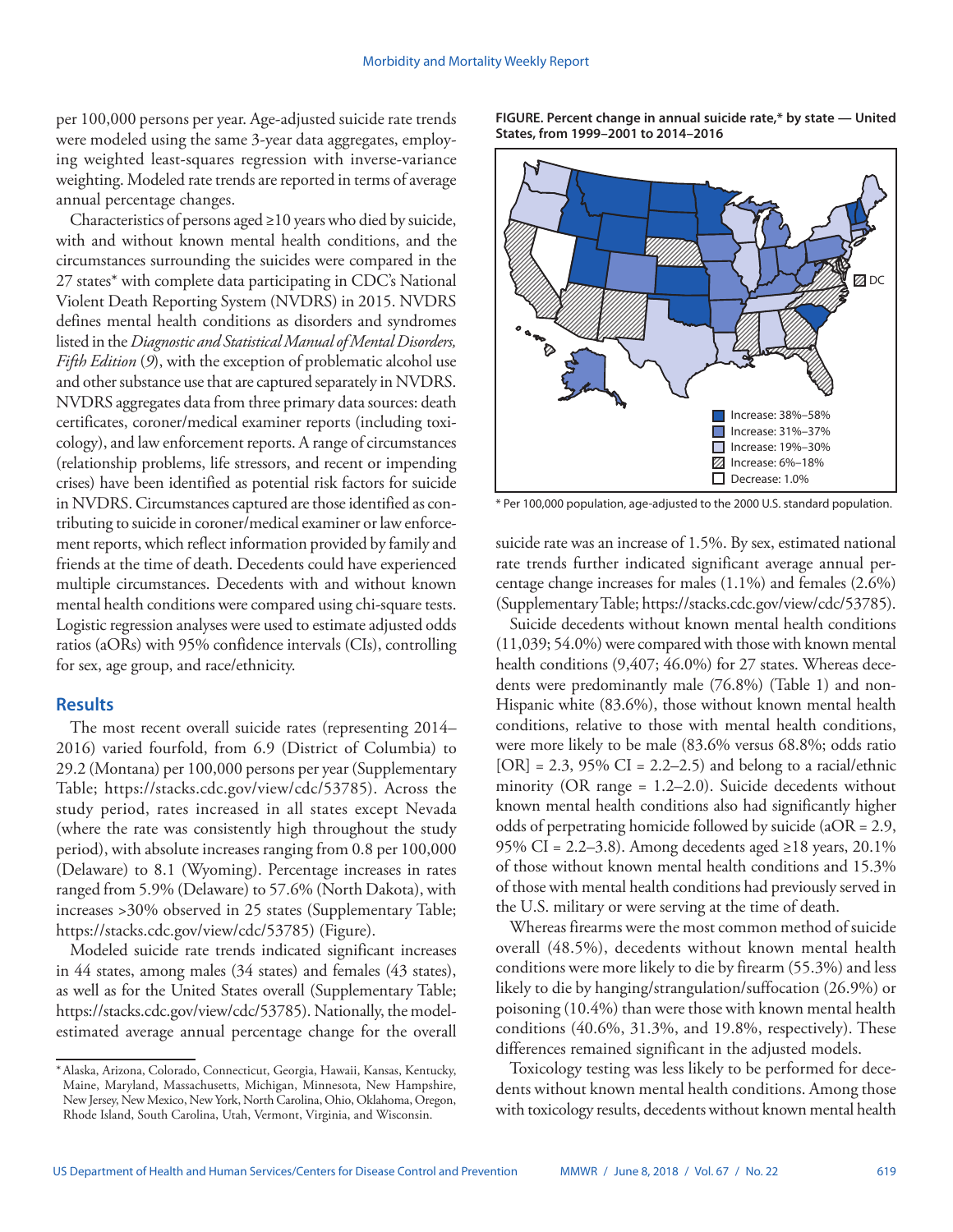| Characteristic                                 | <b>Total</b><br>$(N = 20,446)$<br>No. (%) | <b>Known mental</b><br>health condition <sup>†</sup><br>$(n = 9,407)$<br>No. (%) | No known mental<br>health condition<br>$(n = 11,039)$<br>No. (%) | Chi-square<br>p-value | $OR^5$<br>(95% CI) | Adjusted OR <sup>¶</sup><br>(95% CI) |  |
|------------------------------------------------|-------------------------------------------|----------------------------------------------------------------------------------|------------------------------------------------------------------|-----------------------|--------------------|--------------------------------------|--|
| Sex                                            |                                           |                                                                                  |                                                                  |                       |                    |                                      |  |
| Male                                           | 15,702 (76.8)                             | 6,469 (68.8)                                                                     | 9,233 (83.6)                                                     | < 0.01                | $2.3(2.2-2.5)$     | <b>NA</b>                            |  |
| Female                                         | 4,744 (23.2)                              | 2,938 (31.2)                                                                     | 1,806 (16.4)                                                     | < 0.01                | $0.4(0.4 - 0.5)$   | <b>NA</b>                            |  |
| Age group (yrs)**                              |                                           |                                                                                  |                                                                  |                       |                    |                                      |  |
| $10 - 24$                                      | 2,804 (13.7)                              | 1,211 (12.9)                                                                     | 1,593 (14.4)                                                     | < 0.01                | $1.1(1.1-1.2)$     | <b>NA</b>                            |  |
| $25 - 44$                                      | 6,456 (31.6)                              | 3,036 (32.3)                                                                     | 3,420 (31.0)                                                     | < 0.05                | $0.9(0.9-1.0)$     | <b>NA</b>                            |  |
| $45 - 64$                                      | 7,718 (37.7)                              | 3,820 (40.6)                                                                     | 3,898 (35.3)                                                     | < 0.01                | $0.8(0.8-0.8)$     | <b>NA</b>                            |  |
| $\geq 65$                                      | 3,468 (17.0)                              | 1,340 (14.2)                                                                     | 2,128 (19.3)                                                     | < 0.01                | $1.4(1.3-1.5)$     | <b>NA</b>                            |  |
| Race/Ethnicity                                 |                                           |                                                                                  |                                                                  |                       |                    |                                      |  |
| White, non-Hispanic                            | 17,102 (83.6)                             | 8,165 (86.8)                                                                     | 8,937 (81.0)                                                     | < 0.01                | $0.6(0.6 - 0.7)$   | <b>NA</b>                            |  |
| Black, non-Hispanic                            | 1,228(6.0)                                | 411 (4.4)                                                                        | 817 (7.4)                                                        | < 0.01                | $1.7(1.5-2.0)$     | <b>NA</b>                            |  |
| American Indian/Alaska Native,<br>non-Hispanic | 378 (1.8)                                 | 112(1.2)                                                                         | 266(2.4)                                                         | < 0.01                | $2.0(1.6-2.6)$     | <b>NA</b>                            |  |
| Asian, non-Hispanic                            | 576 (2.8)                                 | 235(2.5)                                                                         | 341(3.1)                                                         | < 0.05                | $1.2(1.1-1.5)$     | <b>NA</b>                            |  |
| Hispanic                                       | 1,096(5.4)                                | 463 (4.9)                                                                        | 633(5.7)                                                         | < 0.05                | $1.2(1.0-1.3)$     | <b>NA</b>                            |  |
| Other                                          | 66(0.3)                                   | 21(0.2)                                                                          | 45(0.4)                                                          | < 0.05                | $1.8(1.1-3.1)$     | <b>NA</b>                            |  |
| <b>Extended demographics</b>                   |                                           |                                                                                  |                                                                  |                       |                    |                                      |  |
| Ever served in military <sup>††</sup>          | 3,429 (17.8)                              | 1,354 (15.3)                                                                     | 2,075(20.1)                                                      | < 0.01                | $1.4(1.3-1.5)$     | $1.1(1.0-1.1)$                       |  |
| <b>Homeless</b>                                | 240 (1.2)                                 | 104(1.1)                                                                         | 136(1.3)                                                         | <b>NS</b>             | $1.1(0.9-1.5)$     | $1.2(0.9-1.5)$                       |  |
| Incident type                                  |                                           |                                                                                  |                                                                  |                       |                    |                                      |  |
| Single suicide                                 | 20,063 (98.2)                             | 9,318 (99.1)                                                                     | 10,745 (97.4)                                                    | < 0.01                | $0.3(0.3-0.4)$     | $0.4(0.3-0.5)$                       |  |
| Homicide followed by suicide                   | 319 (1.6)                                 | 64(0.7)                                                                          | 255(2.3)                                                         | < 0.01                | $3.5(2.6-4.5)$     | $2.9(2.2 - 3.8)$                     |  |
| Multiple suicides                              | 64(0.3)                                   | 25(0.3)                                                                          | 39(0.4)                                                          | <b>NS</b>             | $1.3(0.8-2.2)$     | $1.6(0.9-2.6)$                       |  |
| Method                                         |                                           |                                                                                  |                                                                  |                       |                    |                                      |  |
| Firearm                                        | 9,909 (48.5)                              | 3,821 (40.6)                                                                     | 6,088(55.3)                                                      | < 0.01                | $1.8(1.7-1.9)$     | $1.6(1.5-1.7)$                       |  |
| Hanging/Strangulation/Suffocation              | 5,907 (28.9)                              | 2,940 (31.3)                                                                     | 2,967 (26.9)                                                     | < 0.01                | $0.8(0.8-0.9)$     | $0.8(0.7-0.8)$                       |  |
| Poisoning                                      | 3,003 (14.7)                              | 1,861 (19.8)                                                                     | 1,142 (10.4)                                                     | < 0.01                | $0.5(0.4-0.5)$     | $0.6(0.6-0.7)$                       |  |
| Substance class causing death <sup>§§</sup>    |                                           |                                                                                  |                                                                  |                       |                    |                                      |  |
| Other (e.g., over-the-counter)                 | 1,021 (34.0)                              | 666 (35.8)                                                                       | 355 (31.1)                                                       | < 0.01                | $0.8(0.7-0.9)$     | $0.9(0.7-1.0)$                       |  |
| Opioids                                        | 944 (31.4)                                | 608 (32.7)                                                                       | 336 (29.4)                                                       | <b>NS</b>             | $0.9(0.7-1.0)$     | $0.9(0.8-1.1)$                       |  |
| Antidepressants                                | 800 (26.6)                                | 644 (34.6)                                                                       | 156 (13.7)                                                       | < 0.01                | $0.3(0.2 - 0.4)$   | $0.3(0.3-0.4)$                       |  |
| Benzodiazepines                                | 624 (20.8)                                | 468 (25.1)                                                                       | 156 (13.7)                                                       | < 0.01                | $0.5(0.4-0.6)$     | $0.5(0.4-0.6)$                       |  |
| Antipsychotics                                 | 219(7.3)                                  | 195 (10.5)                                                                       | 24(2.1)                                                          | < 0.01                | $0.2(0.1-0.3)$     | $0.2(0.1-0.3)$                       |  |
| Other                                          | 1,595(7.8)                                | 780 (8.3)                                                                        | 815 (7.4)                                                        | < 0.05                | $0.9(0.8-1.0)$     | $0.9(0.8-1.0)$                       |  |

**TABLE 1. Selected demographic and descriptive characteristics of suicides among persons aged ≥10 years with and without known mental health conditions — National Violent Death Reporting System, 27 states,\* 2015**

See table footnotes on next page.

conditions were less likely to test positive for any substance overall (aOR =  $0.8$ ,  $95\%$  CI =  $0.7-0.8$ ), including opioids  $(aOR = 0.90, 95\% \text{ CI} = 0.81-0.99)$ , but were more likely to test positive for alcohol ( $aOR = 1.2$ ,  $95\%$ ,  $CI = 1.1-1.3$ ).

Information on circumstances surrounding suicide were available for all decedents with mental health conditions (9,407) and approximately 85% of those without known mental health conditions (9,357) in 27 states (Table 2). Persons without known mental health conditions were less likely to have any problematic substance use (aOR =  $0.7$ , 95% CI =  $0.7-0.8$ ) than were persons with known mental health conditions. Whereas two thirds of decedents with known mental health conditions had a history of mental health or substance use treatment (67.2%), just over half (54.0%) were in treatment at the time of death.

Decedents without known mental health conditions had a significantly higher likelihood of any relationship problem/loss (45.1%) than did those with known mental health conditions (39.6%), specifically intimate partner problems (30.2% versus 24.1%), arguments/conflicts (17.5% versus 13.6%), and perpetrating interpersonal violence in the past month (3.0% versus 1.4%). Decedents without known mental health conditions were also more likely than were those with known mental health conditions to have experienced any life stressors (50.5% versus 47.2%) such as recent criminal legal problems (10.7% versus 6.2%) or eviction/loss of home (4.3% versus 3.4%) and were more likely to have had a recent or impending (within the preceding or upcoming 2 weeks, respectively) crisis (a current or acute event thought to contribute to the suicide) (32.9% versus 26.0%). All of these differences remained significant in the adjusted models. Physical health problems and job/financial problems were commonly contributing stressors among both persons without mental health conditions (23.2% and 15.6%, respectively) and those with mental health conditions (21.4%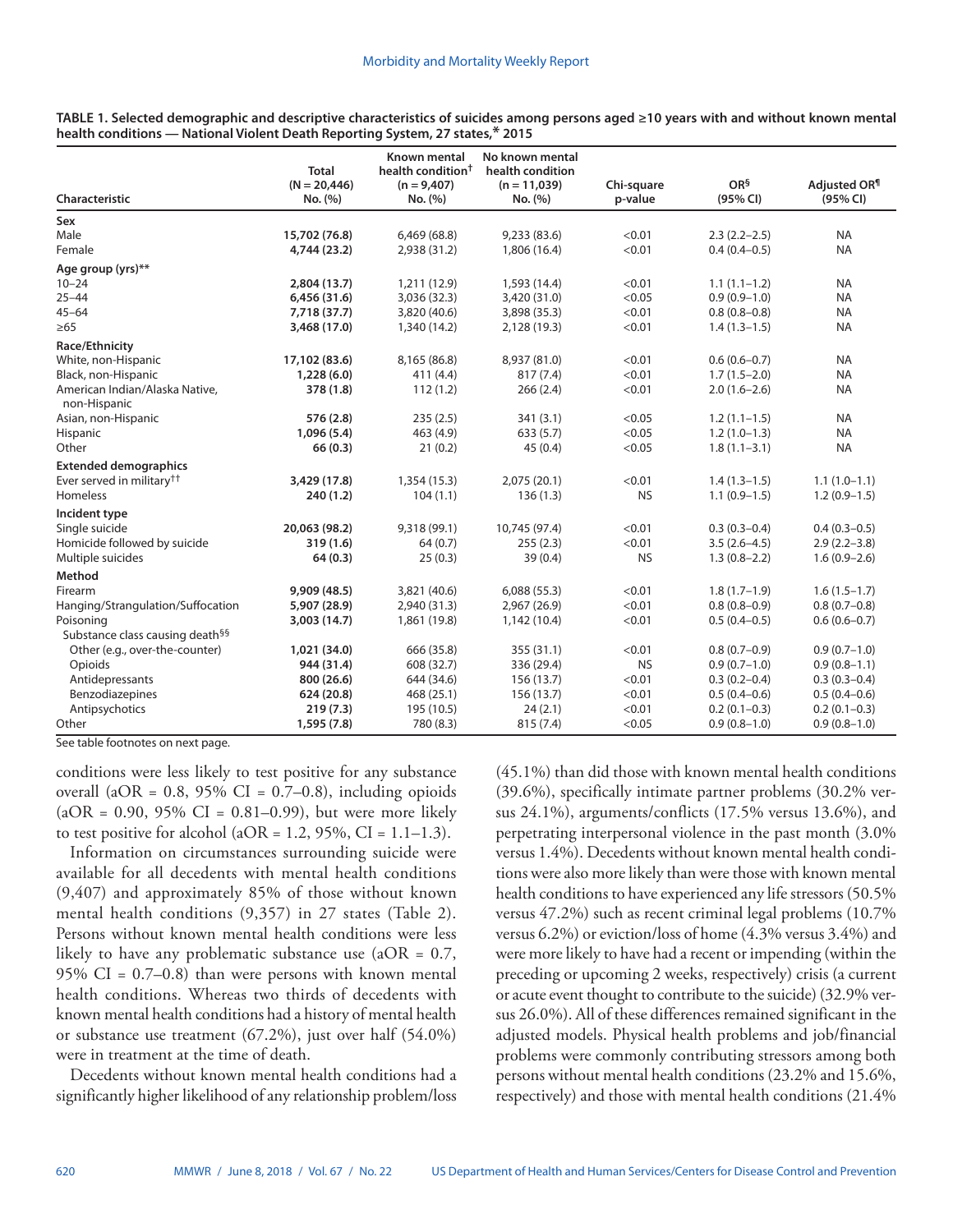| Characteristic                          | <b>Total</b><br>$(N = 20,446)$<br>No. (%) | <b>Known mental</b><br>health condition <sup>†</sup><br>$(n = 9,407)$<br>No. (%) | No known mental<br>health condition<br>$(n = 11,039)$<br>No. (%) | Chi-square<br>p-value | OR <sup>§</sup><br>(95% CI) | Adjusted OR <sup>¶</sup><br>(95% CI) |
|-----------------------------------------|-------------------------------------------|----------------------------------------------------------------------------------|------------------------------------------------------------------|-----------------------|-----------------------------|--------------------------------------|
| Toxicology results                      |                                           |                                                                                  |                                                                  |                       |                             |                                      |
| Any toxicology testing                  | 13,317 (65.1)                             | 6,658 (70.8)                                                                     | 6,659(60.3)                                                      | < 0.01                | $0.6(0.6-0.7)$              | $0.7(0.6-0.7)$                       |
| Positive for ≥1 substance <sup>¶¶</sup> | 9,913 (74.4)                              | 5,192 (78.0)                                                                     | 4,721 (70.9)                                                     | < 0.01                | $0.7(0.6-0.7)$              | $0.8(0.7-0.8)$                       |
| Substance detected***<br>Alcohol        |                                           |                                                                                  |                                                                  |                       |                             |                                      |
| <b>Tested</b>                           | 10,950 (53.6)                             | 5,409 (57.5)                                                                     | 5,541 (50.2)                                                     | < 0.01                | $0.7(0.7-0.8)$              | $0.8(0.7-0.8)$                       |
| Positive                                | 4,442 (40.6)                              | 2,115 (39.1)                                                                     | 2,327 (42.0)                                                     | < 0.01                | $1.1(1.0-1.2)$              | $1.2(1.1-1.3)$                       |
| Opioids                                 |                                           |                                                                                  |                                                                  |                       |                             |                                      |
| Tested                                  | 8,554 (41.8)                              | 4,258 (45.3)                                                                     | 4,296 (38.9)                                                     | < 0.01                | $0.8(0.7-0.8)$              | $0.8(0.8-0.9)$                       |
| Positive                                | 2,279 (26.6)                              | 1,238 (29.1)                                                                     | 1,041 (24.2)                                                     | < 0.01                | $0.8(0.7-0.9)$              | $0.9(0.8-1.0)$                       |
| Benzodiazepines                         |                                           |                                                                                  |                                                                  |                       |                             |                                      |
| <b>Tested</b>                           | 8,124 (39.7)                              | 4,226 (44.9)                                                                     | 3,898 (35.3)                                                     | < 0.01                | $0.7(0.6-0.7)$              | $0.7(0.7-0.8)$                       |
| Positive                                | 2,464 (30.3)                              | 1,639 (38.8)                                                                     | 825 (21.2)                                                       | < 0.01                | $0.4(0.4-0.5)$              | $0.5(0.5-0.6)$                       |
| Cocaine                                 |                                           |                                                                                  |                                                                  |                       |                             |                                      |
| <b>Tested</b>                           | 7,978 (39.0)                              | 3,866 (41.1)                                                                     | 4,112 (37.2)                                                     | < 0.01                | $0.9(0.8-0.9)$              | $0.9(0.9-1.0)$                       |
| Positive                                | 499 (6.3)                                 | 216(5.6)                                                                         | 283(6.9)                                                         | < 0.05                | $1.2(1.0-1.5)$              | $1.2(1.0-1.5)$                       |
| Amphetamines                            |                                           |                                                                                  |                                                                  |                       |                             |                                      |
| <b>Tested</b>                           | 7,615 (37.2)                              | 3,696 (39.3)                                                                     | 3,919 (35.5)                                                     | < 0.01                | $0.9(0.8-0.9)$              | $0.9(0.8-0.9)$                       |
| Positive                                | 736 (9.7)                                 | 376 (10.2)                                                                       | 360(9.2)                                                         | <b>NS</b>             | $0.9(0.8-1.0)$              | $1.0(0.8-1.1)$                       |
| Marijuana                               |                                           |                                                                                  |                                                                  |                       |                             |                                      |
| <b>Tested</b>                           | 6,569(32.1)                               | 3,127 (33.2)                                                                     | 3,442 (31.2)                                                     | < 0.01                | $0.9(0.9-1.0)$              | $0.9(0.9-1.0)$                       |
| Positive                                | 1,471 (22.4)                              | 710 (22.7)                                                                       | 761 (22.1)                                                       | <b>NS</b>             | $1.0(0.9-1.1)$              | $0.9(0.8-1.0)$                       |
| Antidepressants                         |                                           |                                                                                  |                                                                  |                       |                             |                                      |
| Tested                                  | 5,425 (26.5)                              | 3,103 (33.0)                                                                     | 2,322(21.0)                                                      | < 0.01                | $0.5(0.5-0.6)$              | $0.6(0.6-0.7)$                       |
| Positive                                | 2,214 (40.8)                              | 1,735 (55.9)                                                                     | 479 (20.6)                                                       | < 0.01                | $0.2(0.2-0.2)$              | $0.2(0.2-0.3)$                       |

**TABLE 1. (***Continued***) Selected demographic and descriptive characteristics of suicides among persons aged ≥10 years with and without known mental health conditions — National Violent Death Reporting System, 27 states,\* 2015**

Abbreviations: CI = confidence interval; NA = not adjusted; NS = not significant; OR = odds ratio.

\* Alaska, Arizona, Colorado, Connecticut, Georgia, Hawaii, Kansas, Kentucky, Maine, Maryland, Massachusetts, Michigan, Minnesota, New Hampshire, New Jersey, New Mexico, New York, North Carolina, Ohio, Oklahoma, Oregon, Rhode Island, South Carolina, Utah, Vermont, Virginia, and Wisconsin.

 $<sup>†</sup>$  Decedent had been identified as having a current diagnosis of mental health condition in coroner/medical examiner or law enforcement reports.</sup>

 $<sup>§</sup>$  OR reflects the risk among those without known mental health condition relative to those with known mental health condition.</sup>

¶ Logistic regression was used to estimate adjusted OR with 95% CIs after controlling for sex, age group, and race/ethnicity. Known mental health condition was used as the reference group.

\*\* Decedents were aged ≥10 years, as per standard in the suicide prevention literature.

†† Denominator is decedents aged ≥18 years with reported military service status.

<sup>§§</sup> Denominator is decedents who died by poisoning, including overdose.

¶¶ Denominator is decedents with any toxicology testing.

\*\*\* Denominator for each positive group is the number tested for the substance in that group.

and 16.8%, respectively). Similarly, among all persons with recent crises, intimate partner problems were the most common types and did not differ by group.

Decedents without known mental health conditions had significantly lower odds of recent release from any institution (aOR =  $0.5$ , 95% CI =  $0.4-0.5$ ). Among those recently released, decedents without known mental health conditions were significantly more likely than decedents with mental health conditions to have been released from a correctional facility (25.7% versus 8.7%), hospital (43.7% versus 33.0%), or other facility, such as an alcohol/substance use treatment facility (24.2% versus 11.6%). Among decedents with known mental health conditions who were recently released from an institution, 46.7% were released from psychiatric facilities.

Decedents without known mental health conditions were significantly less likely to have a history of suicidal ideation (23.0%) or prior suicide attempts (10.3%) compared with those with known mental health conditions (40.8% and 29.4%, respectively). Suicide intent was disclosed by 22.4% and 24.5% of persons without and with known mental health conditions, respectively.

## **Conclusions and Comments**

During 1999–2016, suicide rates increased significantly in 44 states, and 25 states experienced increases >30%. Rates increased significantly among males in 34 states, and females in 43 states. Additional research into the specific causes of these trends is needed. Data from the 27 states participating in NVDRS provide important insight into circumstances surrounding suicide and can help states identify prevention priorities.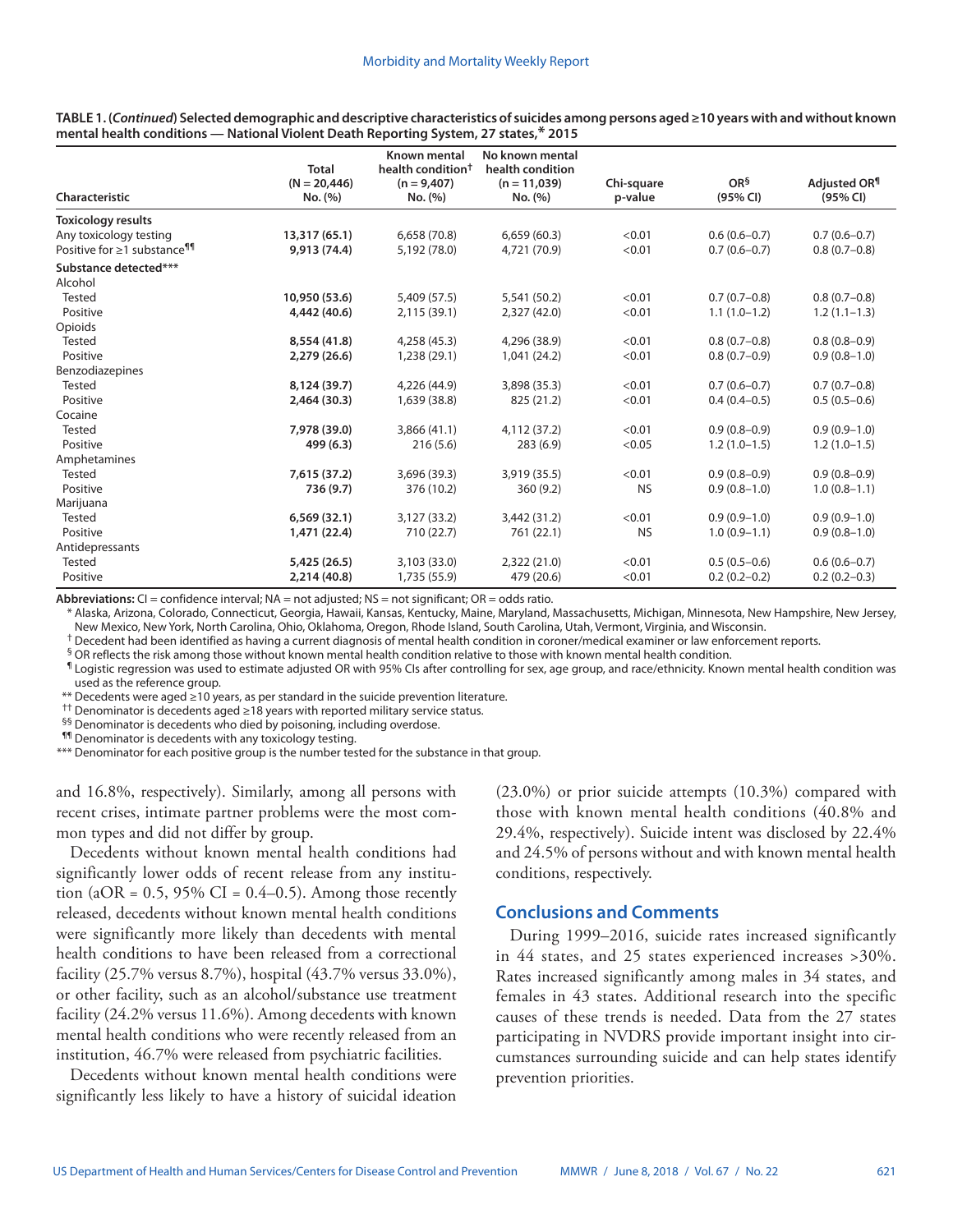**TABLE 2. Circumstances preceding suicide among decedents aged ≥10 years with and without known mental health conditions — National Violent Death Reporting System, 27 states,\* 2015**

| Characteristic                                                                       | <b>Total</b><br>No. (%) | Known<br>mental health<br>condition <sup>†</sup><br>No. (%) | No known<br>mental health<br>condition<br>No. (%) | Chi-<br>square<br>p-value | OR <sup>§</sup><br>(95% CI) | Adjusted OR <sup>¶</sup><br>(95% CI) |
|--------------------------------------------------------------------------------------|-------------------------|-------------------------------------------------------------|---------------------------------------------------|---------------------------|-----------------------------|--------------------------------------|
| Suicide with known circumstances                                                     | 18,764 (91.8)           | 9,407 (100)                                                 | 9,357 (84.8)                                      | < 0.01                    | N/A                         | N/A                                  |
| <b>Mental health</b><br>Any current diagnosed mental health condition**              |                         |                                                             |                                                   |                           |                             |                                      |
| Depression/Dysthymia                                                                 | $-$ tt                  | 7,076 (75.2)                                                | N/A                                               | N/A                       | N/A                         | N/A                                  |
| Anxiety disorder                                                                     | $-t$                    | 1,579 (16.8)                                                | N/A                                               | N/A                       | N/A                         | N/A                                  |
| Bipolar disorder                                                                     | $-t$                    | 1,431 (15.2)                                                | N/A                                               | N/A                       | N/A                         | N/A                                  |
| Schizophrenia                                                                        | $-$ tt                  | 509 (5.4)                                                   | N/A                                               | N/A                       | N/A                         | N/A                                  |
| <b>PTSD</b>                                                                          | $-$ tt                  | 424 (4.5)                                                   | N/A                                               | N/A                       | N/A                         | N/A                                  |
| ADD/ADHD                                                                             | $-t$                    | 226(2.4)                                                    | N/A                                               | N/A                       | N/A                         | N/A                                  |
| Not specified                                                                        | $-$ tt                  | 760 (8.1)                                                   | N/A                                               | N/A                       | N/A                         | N/A                                  |
| Current depressed mood <sup>§§</sup>                                                 | 7,038 (37.5)            | 3,962 (42.1)                                                | 3,076 (32.9)                                      | < 0.01                    | $0.7(0.6-0.7)$              | $0.7(0.6 - 0.7)$                     |
| Problematic substance use                                                            |                         |                                                             |                                                   |                           |                             |                                      |
| Any                                                                                  | 5,319 (28.3)            | 2,976 (31.6)                                                | 2,343 (25.0)                                      | < 0.01                    | $0.7(0.7-0.8)$              | $0.7(0.7-0.8)$                       |
| Alcohol                                                                              | 3,268 (17.4)            | 1,862 (19.8)                                                | 1,406 (15.0)                                      | < 0.01                    | $0.7(0.7-0.8)$              | $0.7(0.7-0.8)$                       |
| Other                                                                                | 3,084 (16.4)            | 1,768 (18.8)                                                | 1,316 (14.1)                                      | < 0.01                    | $0.7(0.7-0.8)$              | $0.7(0.7-0.8)$                       |
| <b>Treatment</b>                                                                     |                         |                                                             |                                                   |                           |                             |                                      |
| Current mental health/substance use treatment                                        | 5,141 (27.4)            | 5,077 (54.0)                                                | 64 (0.7)                                          | < 0.01                    | $0.01(0.01 - 0.01)$         | $0.01(0.01 - 0.01)$                  |
| Ever treated for mental health/substance disorder                                    | 6,717 (35.8)            | 6,323(67.2)                                                 | 394 (4.2)                                         | < 0.01                    | $0.02(0.02 - 0.02)$         | $0.02(0.02 - 0.03)$                  |
| Relationship problems/loss                                                           |                         |                                                             |                                                   |                           |                             |                                      |
| Any relationship problem/loss                                                        | 7,948 (42.4)            | 3,726 (39.6)                                                | 4,222 (45.1)                                      | < 0.01                    | $1.3(1.2-1.3)$              | $1.3(1.2-1.4)$                       |
| Intimate partner problem                                                             | 5,098 (27.2)            | 2,270 (24.1)                                                | 2,828 (30.2)                                      | < 0.01                    | $1.4(1.3-1.5)$              | $1.4(1.3-1.5)$                       |
| Perpetrator of interpersonal violence in past month                                  | 414 (2.2)               | 131(1.4)                                                    | 283 (3.0)                                         | < 0.01                    | $2.2(1.8-2.7)$              | $2.0(1.6-2.4)$                       |
| Victim of interpersonal violence in past month                                       | 84 (0.4)                | 53 (0.6)                                                    | 31(0.3)                                           | < 0.05                    | $0.6(0.4-0.9)$              | $0.8(0.5-1.2)$                       |
| Family relationship problem                                                          | 1,671 (8.9)             | 873 (9.3)                                                   | 798 (8.5)                                         | <b>NS</b>                 | $0.9(0.8-1.0)$              | $1.0(0.9-1.1)$                       |
| Other relationship problem (nonintimate)                                             | 403 (2.1)               | 202(2.1)                                                    | 201(2.1)                                          | <b>NS</b>                 | $1.0(0.8-1.2)$              | $1.1(0.9-1.3)$                       |
| Argument or conflict (not specified)                                                 | 2,914 (15.5)            | 1,278 (13.6)                                                | 1,636 (17.5)                                      | < 0.01                    | $1.3(1.2-1.5)$              | $1.4(1.3-1.5)$                       |
| Death of a loved one (any)                                                           | 1,497(8.0)              | 826 (8.8)                                                   | 671 (7.2)                                         | < 0.01                    | $0.8(0.7-0.9)$              | $0.9(0.8-0.9)$                       |
| Nonsuicide death                                                                     | 1,181(6.3)              | 647 (6.9)                                                   | 534 (5.7)                                         | < 0.01                    | $0.8(0.7-0.9)$              | $0.9(0.8-1.0)$                       |
| Suicide of family or friend                                                          | 379 (2.0)               | 217(2.3)                                                    | 162(1.7)                                          | < 0.01                    | $0.7(0.6-0.9)$              | $0.8(0.7-1.0)$                       |
| <b>Other life stressors</b>                                                          |                         |                                                             |                                                   |                           |                             |                                      |
| Any life stressor                                                                    | 9,171 (48.9)            | 4,442 (47.2)                                                | 4,729 (50.5)                                      | < 0.01                    | $1.1(1.1-1.2)$              | $1.1(1.0-1.2)$                       |
| Recent criminal legal problem                                                        | 1,588(8.5)              | 586 (6.2)                                                   | 1,002 (10.7)                                      | < 0.01                    | $1.8(1.6-2.0)$              | $1.7(1.5-1.9)$                       |
| Other legal problem                                                                  | 748 (4.0)               | 378 (4.0)                                                   | 370 (4.0)                                         | <b>NS</b>                 | $1.0(0.8-1.1)$              | $1.0(0.9-1.2)$                       |
| Physical health problem                                                              | 4,179 (22.3)            | 2,012 (21.4)                                                | 2,167 (23.2)                                      | < 0.01                    | $1.1(1.0-1.2)$              | $1.0(1.0-1.1)$                       |
| Job/Financial problem <sup>11</sup>                                                  | 2,941 (16.2)            | 1,530 (16.8)                                                | 1,411 (15.6)                                      | < 0.05                    | $0.9(0.8-1.0)$              | $0.9(0.8-1.0)$                       |
| Eviction or loss of home                                                             | 722 (3.8)               | 317(3.4)                                                    | 405 (4.3)                                         | < 0.01                    | $1.3(1.1-1.5)$              | $1.4(1.2-1.6)$                       |
| School problem***                                                                    | 162 (19.9)              | 70 (17.8)                                                   | 92 (21.9)                                         | <b>NS</b>                 | $1.3(0.9-1.8)$              | $1.3(0.9-1.9)$                       |
| Recent release from an institution <sup>†††</sup>                                    | 1,412 (7.6)             | 941 (10.2)                                                  | 471 (5.1)                                         | < 0.01                    | $0.5(0.4-0.5)$              | $0.5(0.4 - 0.5)$                     |
| Jail/Prison/Detention facility                                                       | 203 (14.4)              | 82(8.7)                                                     | 121(25.7)                                         | < 0.01                    | $3.6(2.7-4.9)$              | $4.5(3.2 - 6.4)$                     |
| Hospital                                                                             | 517 (36.6)              | 311 (33.0)                                                  | 206 (43.7)                                        | < 0.01                    | $1.6(1.3-2.0)$              | $1.3(1.0-1.7)$                       |
| Psychiatric hospital/institution<br>Other (includes alcohol/SU treatment facilities) | 469 (33.2)              | 439 (46.7)                                                  | 30(6.4)                                           | < 0.01<br>< 0.01          | $0.1(0.1-0.1)$              | $0.1(0.1 - 0.1)$                     |
|                                                                                      | 223 (15.8)              | 109 (11.6)                                                  | 114 (24.2)                                        |                           | $2.4(1.8-3.3)$              | $2.5(1.8-3.3)$                       |

See table footnotes on next page.

Suicidologists regularly state that suicide is not caused by a single factor (*5*); however, suicide prevention is often oriented toward mental health conditions alone with regard to downstream identification of suicidal persons, treatment of mental health conditions, and prevention of reattempts. This study found that approximately half of suicide decedents in NVDRS did not have a known mental health condition, indicating that additional focus on nonmental health factors further upstream could provide important information for a public health approach (*10*). Those without a known mental health condition suffered more from relationship problems and

other life stressors such as criminal/legal matters, eviction/loss of home, and recent or impending crises.

Similarly, persons with mental health conditions also often experienced other circumstances such as relationship problems and job/financial or physical health problems that contributed to their suicide. These findings point to the need to both prevent the circumstances associated with the onset of mental health conditions and support persons with known mental health conditions to decrease their risk for poor outcomes (*11*). Two thirds of suicide decedents with mental health conditions had a history of treatment for mental health or substance use disorders,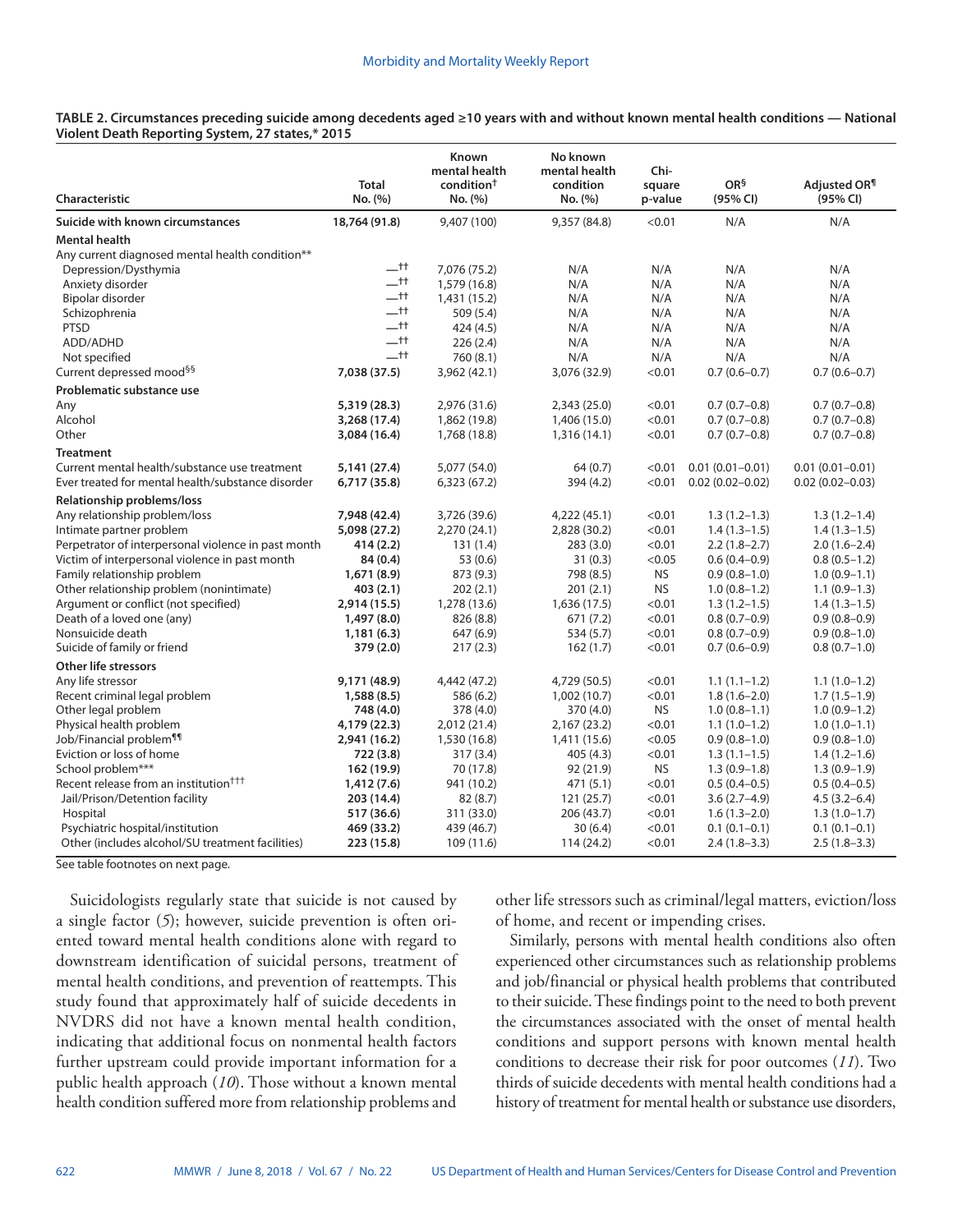| Characteristic                                        | <b>Total</b><br>No. (%) | <b>Known</b><br>mental health<br>condition <sup>†</sup><br>No. (%) | No known<br>mental health<br>condition<br>No. (%) | Chi-<br>square<br>p-value | OR <sup>§</sup><br>(95% CI) | Adjusted OR <sup>¶</sup><br>(95% CI) |
|-------------------------------------------------------|-------------------------|--------------------------------------------------------------------|---------------------------------------------------|---------------------------|-----------------------------|--------------------------------------|
| Crisis within past or upcoming 2 weeks <sup>§§§</sup> | 5,525 (29.4)            | 2,444(26.0)                                                        | 3,081 (32.9)                                      | < 0.01                    | $1.4(1.3-1.5)$              | $1.4(1.3-1.5)$                       |
| Intimate partner problem                              | I,968 (35.6)            | 854 (34.9)                                                         | 1,114 (36.2)                                      | <b>NS</b>                 | $1.1(0.9-1.2)$              | $1.1(0.9-1.2)$                       |
| Physical health problem                               | 739 (13.4)              | 315 (12.9)                                                         | 424 (13.8)                                        | <b>NS</b>                 | $1.1(0.9-1.3)$              | $1.0(0.8-1.2)$                       |
| Criminal legal problem                                | 621 (11.2)              | 203(8.3)                                                           | 418 (13.6)                                        | < 0.01                    | $1.7(1.5-2.1)$              | $1.6(1.3-1.9)$                       |
| Family relationship problem                           | 430 (7.8)               | 212(8.7)                                                           | 218(7.1)                                          | < 0.05                    | $0.8(0.7-1.0)$              | $0.9(0.7-1.1)$                       |
| Job problem                                           | 354(6.4)                | 191 (7.8)                                                          | 163(5.3)                                          | < 0.01                    | $0.7(0.5-0.8)$              | $0.7(0.5-0.8)$                       |
| Suicide event/history                                 |                         |                                                                    |                                                   |                           |                             |                                      |
| Left a note                                           | 6,468(34.5)             | 3,182 (33.8)                                                       | 3,286 (35.1)                                      | <b>NS</b>                 | $1.1(1.0-1.1)$              | $1.2(1.1-1.2)$                       |
| Disclosed suicide intent                              | 4,405 (23.5)            | 2,306 (24.5)                                                       | 2,099 (22.4)                                      | < 0.01                    | $0.9(0.8-1.0)$              | $0.9(0.8-0.9)$                       |
| History of ideation                                   | 5,990 (31.9)            | 3,838 (40.8)                                                       | 2,152 (23.0)                                      | < 0.01                    | $0.4(0.4-0.5)$              | $0.4(0.4-0.5)$                       |
| History of attempts                                   | 3,732 (19.9)            | 2,770 (29.4)                                                       | 962 (10.3)                                        | < 0.01                    | $0.3(0.3-0.3)$              | $0.3(0.3-0.3)$                       |

**TABLE 2. (***Continued***) Circumstances preceding suicide among decedents aged ≥10 years with and without known mental health conditions — National Violent Death Reporting System, 27 states,\* 2015**

Abbreviations: ADD/ADHD = attention deficit disorder/attention deficit hyperactivity disorder; CI = confidence interval; N/A = not applicable; NS = not significant; OR = odds ratio; PTSD = posttraumatic stress disorder; SU = substance use.

\* Alaska, Arizona, Colorado, Connecticut, Georgia, Hawaii, Kansas, Kentucky, Maine, Maryland, Massachusetts, Michigan, Minnesota, New Hampshire, New Jersey, New Mexico, New York, North Carolina, Ohio, Oklahoma, Oregon, Rhode Island, South Carolina, Utah, Vermont, Virginia, and Wisconsin.

<sup>†</sup> Decedent had been identified as having a current diagnosis of mental health condition in coroner/medical examiner or law enforcement reports.

§ OR reflects the risk among those without known mental health condition relative to those with known mental health condition.

¶ Logistic regression was used to estimate adjusted OR with 95% CIs after controlling for sex, age group, and race/ethnicity. Known mental health condition was the reference group.

\*\* Includes decedents with one or more diagnosed current mental health conditions, which are not mutually exclusive. Therefore, sums of percentages for the diagnosed conditions exceed 100%. Denominator includes the number of decedents with one or more current diagnosed mental health conditions.

<sup>††</sup> The specific type of mental health condition was calculated only among those with one or more known diagnosed mental health conditions.

§§ Not a diagnosis.

¶¶ Denominator is decedents aged ≥18 years.

\*\*\* Denominator is decedents aged 10–18 years.

††† Denominator of institution subgroup is decedents with recent release from an institution. Recent release from an institution is defined as having occurred within the past month.

<sup>§§§</sup> Denominator of crisis subgroup is decedents with any crisis within past or upcoming 2 weeks. Crises depicted here represent the most commonly occurring categories.

with approximately half in treatment when they died. This finding suggests the need for additional safety supports, including broader implementation of affordable and effective treatment modalities, such as doctor-patient collaborative care models and proven cognitive-behavioral therapies. In addition, increased access to behavioral health providers in underserved areas is needed, as is expansion of health care systems that integrate physical and behavioral health, with a priority on suicide prevention and patient safety, especially through care transitions (*12*).

Comprehensive statewide suicide prevention activities are needed to address the full range of factors contributing to suicide. Prevention strategies include strengthening economic supports (e.g., housing stabilization policies, household financial support); teaching coping and problem-solving skills to manage everyday stressors and prevent future relationship problems, especially early in life; promoting social connectedness to increase a sense of belonging and access to informational, tangible, emotional, and social support; and identifying and better supporting persons at risk (e.g., military veterans, persons with physical/ mental health conditions) (*12*). Other strategies include creating protective environments (e.g., reducing access to lethal means among persons at risk for suicide, creating organizational and

workplace policies to promote help-seeking, easing transitions into and out of work for persons with mental health conditions and other life challenges), strengthening access to and delivery of care, supporting family and friends after a suicide, and encouraging the media to follow safe reporting recommendations (*12*). Some states, such as Colorado, are planning to implement such a comprehensive approach to suicide prevention (*10*).

The findings in this report are subject to at least three limitations. First, in the state-level analysis, rankings for four states (Maryland, Massachusetts, Rhode Island, and Utah) might have been affected by large proportions of injury deaths of undetermined intent (potentially biasing reported suicide rates downward) or decreased percentages of such deaths over time (potentially biasing estimated rate trends upward). Second, NVDRS is not yet nationally representative; the 27 states included represent 49.6% of the population ([https://factfinder.](https://factfinder.census.gov/faces/tableservices/jsf/pages/productview.xhtml?pid=PEP_2017_PEPANNRES&src=pt) [census.gov/faces/tableservices/jsf/pages/productview.xhtml\)](https://factfinder.census.gov/faces/tableservices/jsf/pages/productview.xhtml?pid=PEP_2017_PEPANNRES&src=pt). Finally, abstractors of NVDRS data are limited to information contained in investigative reports. Therefore, the extent of informant knowledge can affect data completeness and accuracy. Studies that include more in-depth interviews with next-of-kin often identify greater attributions to mental health disorders